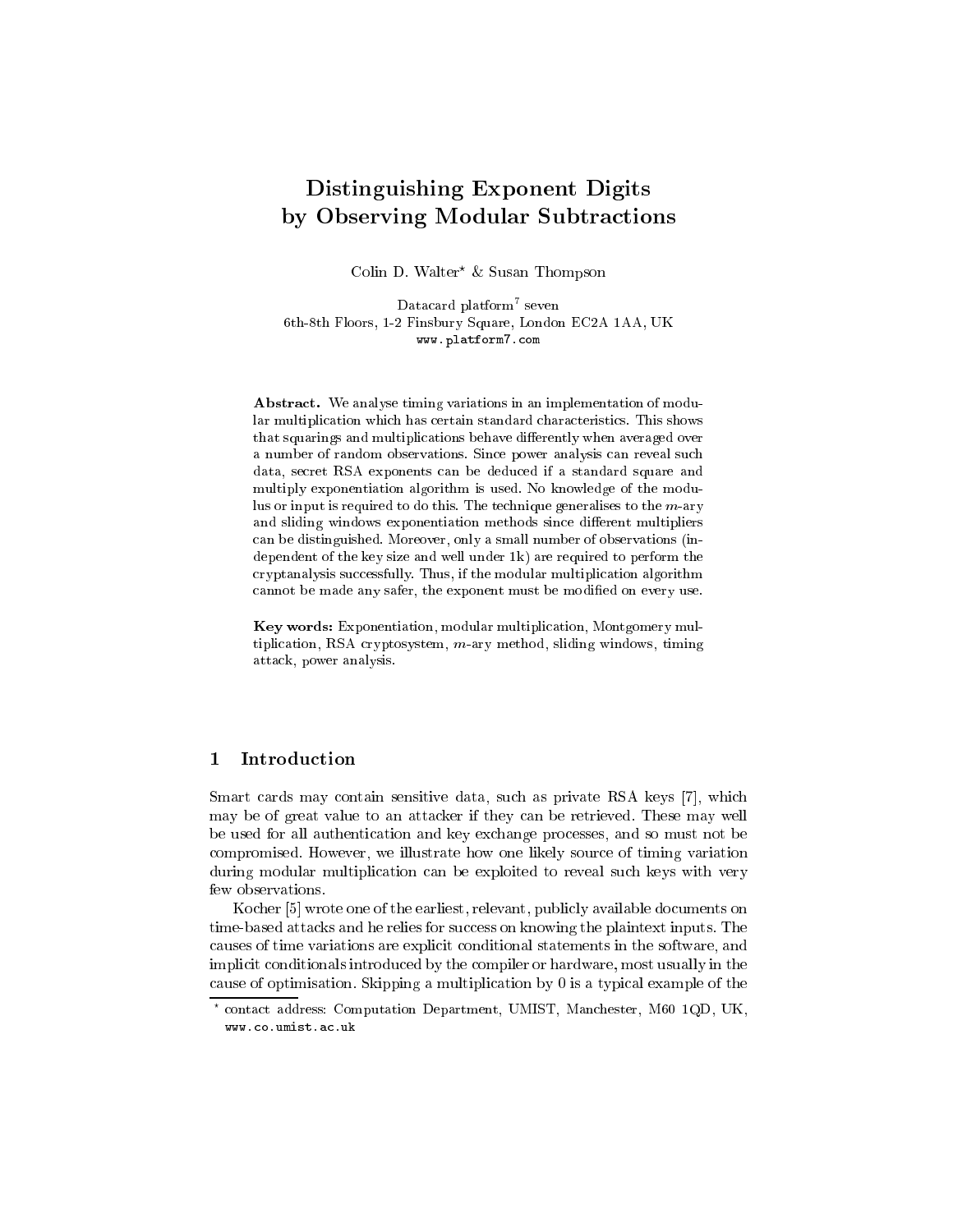latter which causes unexpected time variation. An example of the former is that the standard modular multiplication algorithms make conditional subtractions of the modulus to keep the result within a fixed upper bound. It is this extra subtraction that is the subject of study here. Dhem et al.  $[2]$  provided practical details for using it in Kocher's attack to obtain RSA keys. They repeatedly assume the next unknown exponent bit is 1 and partition the known plaintext inputs into two sets according to whether or not the extra subtraction occurs for them in the corresponding multiplication of the exponentiation routine. With enough observations, if different average times occur for the two sets, the bit must be 1 and otherwise it is 0. For 512-keys 300,000 timings must be collected for the attack to succeed.

Recent independent work at Platform Seven [1] and by Schindler [8] has provided theoretical justification for this. Both show that in Montgomery's modular multiplication algorithm  $[6]$ , the need for a final subtraction to obtain a result less than the modulus is different for squares and multiplications. Borovik and Walter [1] used this in the way described here to read secret RSA exponent bits directly using unknown plaintexts. Schindler [8] used it to attack implementations which make use of the Chinese Remainder Theorem to reduce the arithmetic. However, Schindler's is a chosen plaintext attack.

Here we develop the attacks to a much wider setting and, in particular, to unknown or blinded inputs with unknown modulus and more general exponentiation algorithms. The paper commences with theoretical explanation of the observed frequency of modular subtractions, enabling predictions about the average behaviour of squares and multiplies. This provides a much clearer picture of how to use timing measurements to reveal a secret RSA exponent. A little more strongly than Schindler, it is assumed that power, timing, or other measurements during each exponentiation are clear enough to enable the presence or absence of an extra modular subtraction to be detected for each individual multiplication. For each multiplication or squaring in an exponentiation scheme, the frequency of subtractions can then be computed for a set of observations and used to differentiate between the two operations.

If the usual square and multiply exponentiation algorithm has been used, this process yields the exponent bits immediately. Indeed, straightforward statistics can be applied to noisy data to deduce how many observations need to be made to obtain the exponent with a given probability. For clean data, this number turns out to be so small as to make the smart card totally insecure, and therefore useless, unless adequate counter-measures are employed.

By carefully selecting appropriate subsets of observations, the same techniques can be applied to any sequence of multiplications which only uses multipliers from a small set, in order to identify which multiplier has been used. As a result, the usual  $m$ -ary [3] or sliding window methods [4] of exponentiation are also vulnerable to this attack. For  $m = 4$ , under 1000 observations suffice. Moreover this result is *independent* of the key length because the exponent digits are determined independently, not sequentially.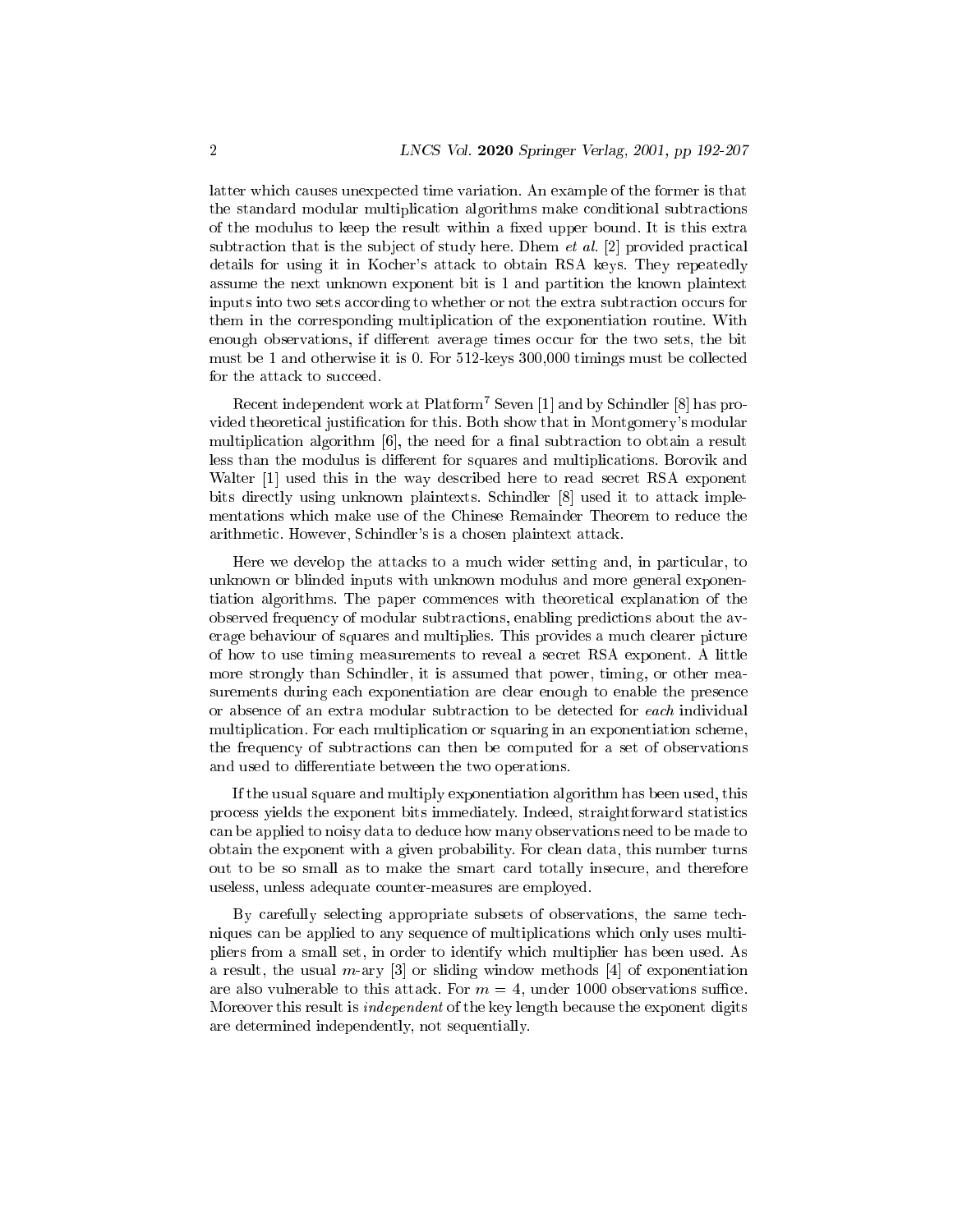The conclusion is clear: if sufficient timing information can be gleaned, then either such numerous conditional modular adjustments must be avoided (as they can be  $-$  e.g. see [9]) or the exponent must be adjusted before each new decryption in order to confound the averaging process [5].

## 2 Timing Variations in Modular Multiplication

## 2.1 Initial Assumptions

For the purpose of this paper we consider a generic multi-precision implementation of Montgomery multiplication [6] used in the context of an RSA decryption, but similar timing attacks can be mounted against other modular multiplication algorithms which display the same weakness as is exploited here.

We assume that arithmetic is based on an m-bit architecture. Hence all numbers are presented in radix  $r=2^m$ . Let k be the fixed number of digits used to represent the arguments and intermediate results of the exponentiation. Then  $l = mk$  is the number of bits in such numbers. For convenience and because it is to be expected, we will assume the modular multiplication algorithm performs l addition cycles so that the Montgomery scaling constant is  $R = 2^l$  [10]. It is natural to use as large a modulus  $N$  as possible, and so

- We assume that  $R/2 < N < R$ .

This is perhaps the major drawback of many implementations, because it forces a conditional modular subtraction to be made if an overflow bit is to be avoided.

## 2.2 Analysis of the Modular Reduction

Let  $R^{-1}$  be the integer uniquely determined by the conditions  $R\cdot R^{-1} \equiv 1 \mod N$ and  $0 \le R^{-1} \le N$ . This exists because R is a power of 2, ensuring that it has no non-trivial common factor with the odd modulus  $N$ . Given non-negative integers  $A \leq R$  and  $B \leq R$ , the main loop of Montgomery multiplication returns a number

$$
M \equiv ABR^{-1} \bmod N
$$

in the range  $0 \leq M < B+N$ . Hence an extra subtraction of N or even of 2N may be required to get a residue less than N because  $B < 2N$ . In particular, this subtraction might be deemed worthwhile to avoid the result overflowing into an extra digit position.

In this paper we perform a cryptanalysis based on the conditions under which such extra subtractions are performed at the end of each modular multiplication. Since  $M-N < B < R$ , we concentrate on the version of the algorithm for which the reduction is made at most once to a level below  $R$ :

 $-$  We assume the modular multiplication algorithm includes a final conditional statement for modular subtraction, namely

$$
M \ := \ \left\{ \begin{aligned} & M & \quad \text{if} \quad M < R \\ & M\!-\!N & \quad \text{if} \quad M \geq R \ . \end{aligned} \right.
$$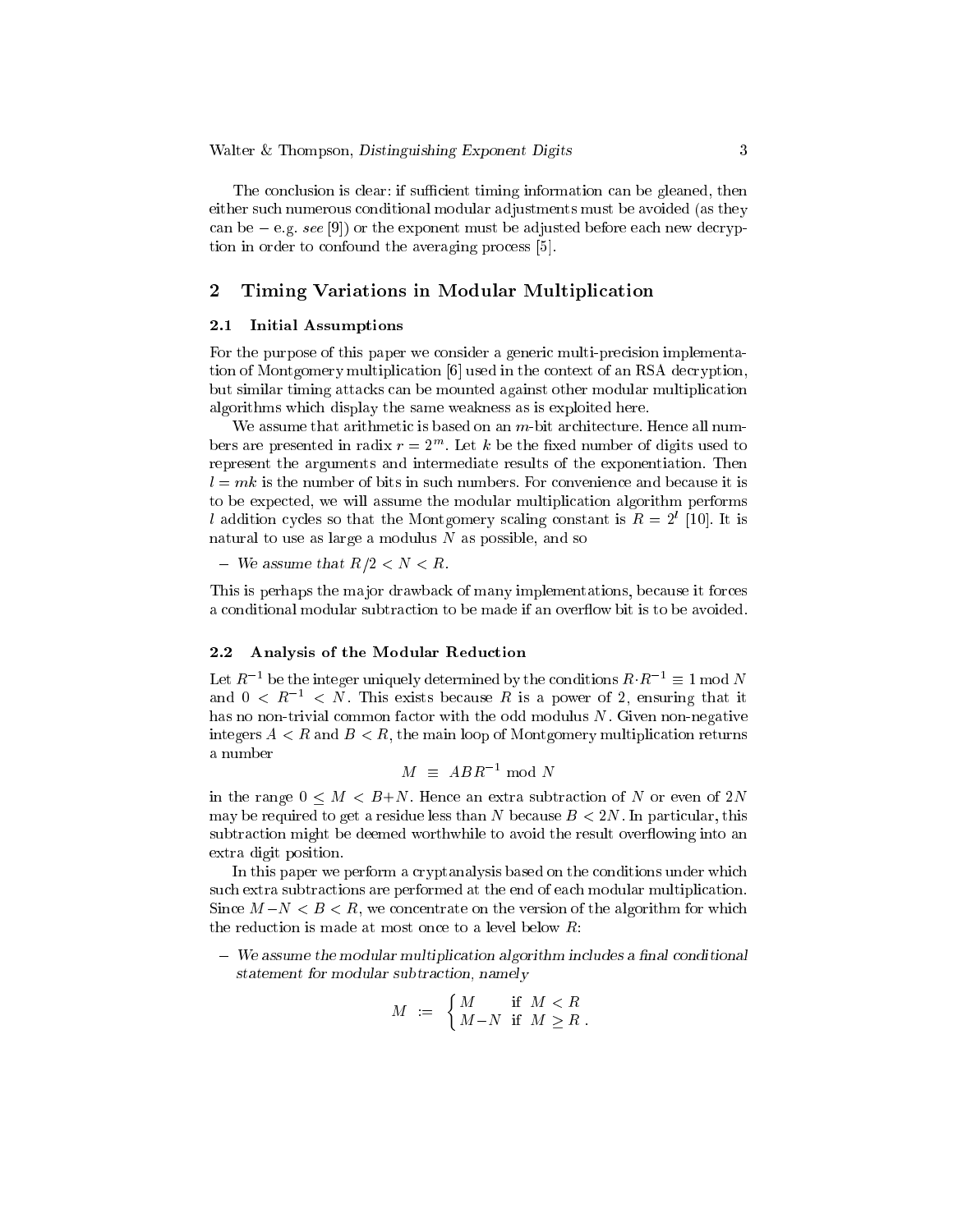This reduction is easier and faster to implement in hardware than obtaining the least non-negative residue, and it suffices for RSA exponentiation which employs repeated modular multiplication. However, the version of the algorithm with the modular reduction to a level below  $N$  (as in [8]) can be analysed analogously and, from the practical point of view, the analysis yields similar results in exactly the same way. Of course, obtaining such a tight bound, i.e. the minimal non-negative residue mod N, is computationally more expensive and so is often performed only at the very end of the exponentiation.

Hardware limitations require that both multiplicands  $A$  and  $B$  and the modulus N are smaller than R. So, written to the base  $r$ , they have the forms

$$
A = (a_{k-1}a_{k-2} \dots a_1 a_0)_r,
$$
  
\n
$$
B = (b_{k-1}b_{k-2} \dots b_1 b_0)_r
$$
 and  
\n
$$
N = (n_{k-1}n_{k-2} \dots n_1 n_0)_r
$$

where  $0 \leq a_i < r$ ,  $0 \leq b_i < r$  and  $0 \leq n_i < r$ .

Let  $n^{\circ} := (r - n_0)^{-\circ}$  mod r. Then the Montgomery multiplication routine runs as follows:

$$
S_0 := 0 ;
$$
  
for  $i := 0$  to  $k - 1$  do  

$$
S_{i+1} := \{ S_i + a_i B + ((S_i + a_i B) \cdot n' \mod r) \cdot N \} / r
$$
  
end

Here  $(S_i+a_iB)$  mod r is given by the rightmost digit of  $S_i+a_iB$  to the base r which is, of course, equal to  $(s_{i0}+a_ib_0) \mod r$ .  $S_{i+1}$  is clearly always an integer.

Notice that, by induction,

$$
r^iS_i \equiv (a_{i-1} \ldots a_0)_r \cdot B \mod N
$$

and we can also prove by induction on i that  $S_i < B + N$ . Indeed  $S_0 = 0$  gives us the basis of induction, and

$$
0 \leq S_{i+1} = \frac{1}{r} S_i + \frac{a_i}{r} B + \frac{(S_i + a_i B)_0 \cdot n' \mod r}{r} \cdot N
$$
  

$$
< \frac{1}{r} (B + N) + \frac{r-1}{r} B + \frac{r-1}{r} N
$$
  

$$
= B + N
$$

Hence

 $S_{k-1} \equiv ABR^{-1} \bmod N$ 

and

$$
S_{k-1} \; < \; B + N \; < \; R + N \; < \; 2R
$$

Note the asymmetry between multiplicand  $A$  and multiplier  $B$  in this bound. To return a value of  $M = ABR^{-1} + \kappa N$  which is strictly less than R, we need to set

$$
M := \begin{cases} S_{k-1} & \text{if } S_{k-1} < R \\ S_{k-1} - N & \text{if } S_{k-1} \ge R \end{cases}
$$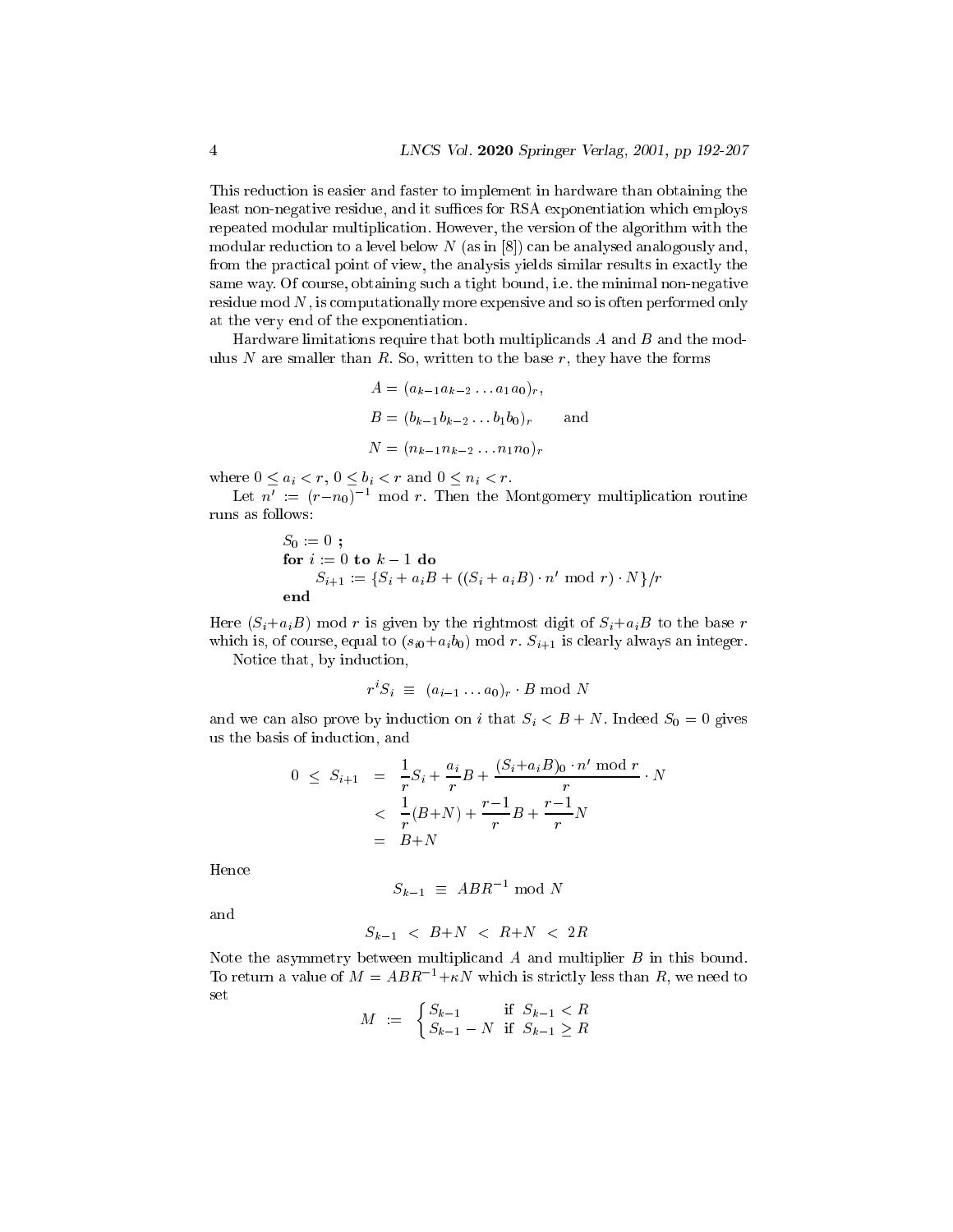This last adjustment is a possible cause of time variations in modular multiplications. It might be avoided by performing the subtraction whether it is necessary or not, and then selecting one of the two results. However, timing variations may still creep in here because of compiler optimisations or because a different number of register movements is performed. Be warned!

 ${\rm -}\;$  We assume that timing or other variations enable all or almost all occurrences

Notice now that the value of  $S_{k-1}$  has very strong dependence on B through the middle term of the expression for it:

$$
S_{k-1} = \frac{1}{r}S_{k-2} + \frac{a_{k-1}}{r}B + \frac{(S_{k-2} + a_{k-1}B)_0 \cdot n' \mod r}{r}N
$$

So one has to expect much more frequent "long" multiplications (that is, multiplications which involve the final modular adjustment) for larger values of  $B$ . These can be expected particularly as  $N$  approaches  $R$ .

#### 2.3 Analytical Approximation

The modular adjustment happens when the random variable  $\sigma = S_{k-1}/R$  is greater than or equal to 1. Then  $\sigma$  can be expressed in terms of other random variables, namely

$$
\sigma = \alpha \cdot \beta + \nu + \gamma
$$

where

$$
\alpha = \frac{a_{k-1} + \frac{1}{2}}{r} \approx \frac{A}{R},
$$
  
\n
$$
\beta = \frac{B}{R},
$$
  
\n
$$
\nu = \frac{(S_{k-2} + a_{k-1}B)_0 \cdot n' \mod r}{r} \cdot \frac{N}{R} + \frac{N}{2rR},
$$
  
\n
$$
\gamma = \frac{S_{k-2}}{rR} - \frac{B+N}{2rR}
$$

are random variables distributed in some way over the intervals  $(0,1)$ ,  $[0,1)$ ,  $(0, N/R)$  and  $\left(-\frac{1}{r}, \frac{1}{r}\right)$  respectively. Let us investigate the distributions that these random variables might have in the context of exponentiation. For this,

 $-$  We assume that A and B are uniformly distributed mod N.

This may not hold for the initial one or two operations of an exponentiation because of the manner in which the initial input is formed. But, the whole value of modular exponentiation as an encryption process is its ability to give what appears to be a uniform, random output mod  $N$  no matter what the input has been. Since 3 is accepted as a suitable encryption exponent, we can reasonably assume that after two or three multiplicative operations, the inputs to further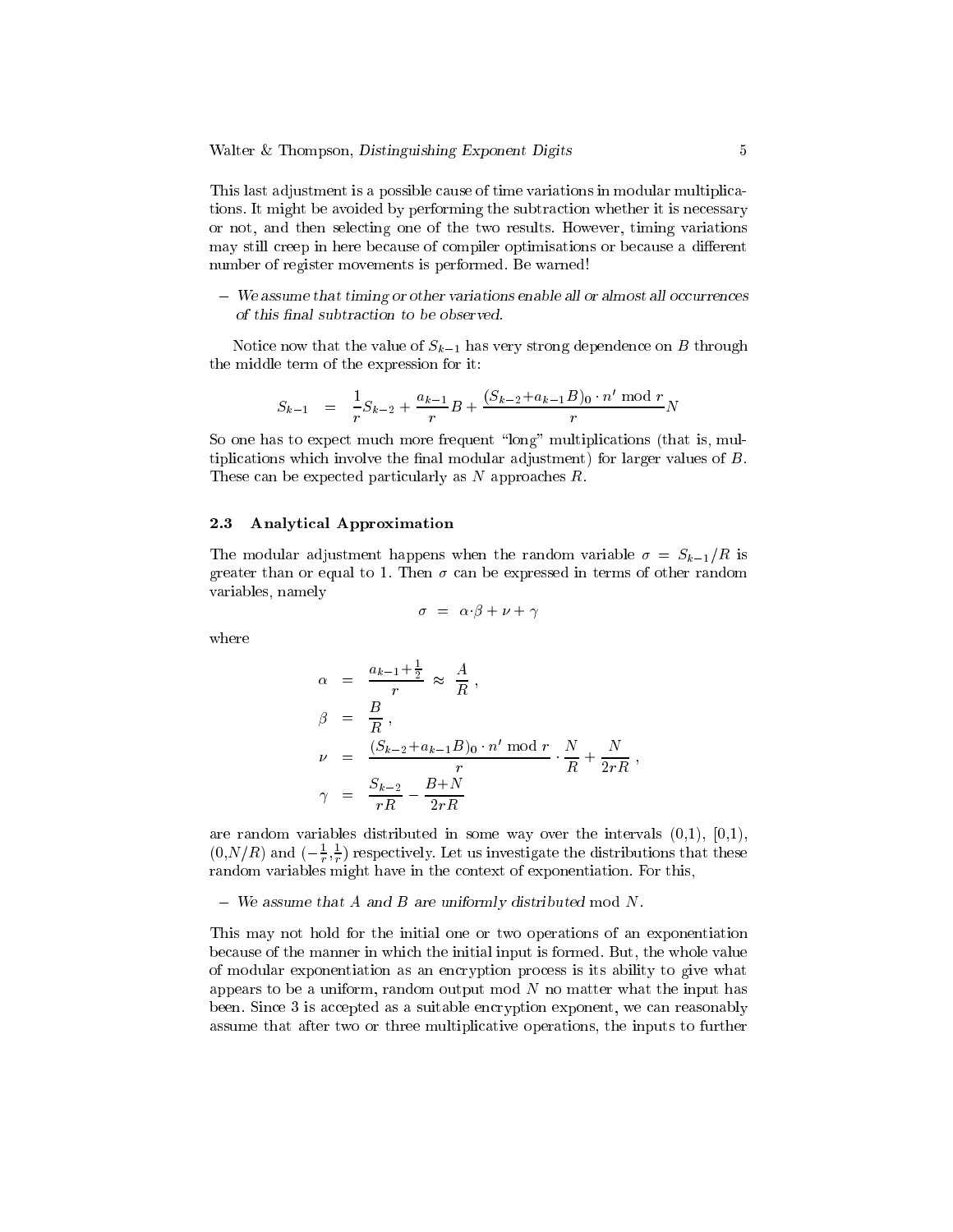operations in an exponentiation are close enough to being uniform modulo  $N$ for our purposes.

Since the coefficient

$$
0 \ \leq \ \frac{(S_{k-2} + a_{k-1}B)_0 \cdot n' \, \bmod \, r}{r} \ \leq \ 1 - \frac{1}{r}
$$

of  $N/R$  in the expression for  $\nu$  is sufficiently randomised by modulo r arithmetic, we can assume that  $\nu$  is independent of  $\alpha$  and  $\beta$  and is uniformly distributed in the interval  $(0, N/R)$ . (It is easy to deduce from earlier multiplications that this is the case even if  $B$  has been shifted up to make the computation easier.) We will argue that A and B are piecewise uniformly distributed on their intervals so that the same is true for  $\alpha$  and  $\beta$ . Clearly  $\alpha$  and  $\beta$  are not independent for squaring operations since then  $A = B$ , but we will justify that they are essentially independent for almost all of the multiplications.

We will now prove that  $\gamma$  is smaller than  $\alpha\beta+\nu$  by a factor of order  $\frac{1}{\pi}$  so that its contribution to  $\sigma$  may be neglected. Since A is assumed uniformly distributed mod N, for non-small i,  $S_i$  can also be expected to be randomly and uniformly distributed mod  $N$  because its residue class is determined by a (large) suffix of A times B. As  $S_i$  belongs to the interval  $[0, B+N)$  but can achieve both end points, and the added multiple of  $N$  is essentially random, the most reasonable expectation is that  $S_i$  is piecewise uniformly distributed over the three subintervals  $[0, B)$ ,  $[B, N)$  and  $[N, B+N)$  with probabilities  $\frac{1}{2N}, \frac{1}{N}$  and  $\frac{1}{2N}$  respectively. This leads to an average of  $\frac{1}{2}(B+N)$  for  $S_i$  and therefore to an expected average of 0 for  $\gamma$ .

Consider the case when  $B+N < R$ . Then  $S_{k-1} < B+N$  ensures that no final subtraction takes place. Hence, under the uniformity assumption mod  $N$ , the distribution of the output will be identical to that of  $S_{k-1}$  given above. So, such output provides a mean of  $\frac{1}{2}(B+N)$ , which is less than  $\frac{1}{2}R$ . Otherwise, to <sup>2</sup> preserve uniformity mod N, when the subtraction takes place the output distribution will be close to uniform on each of the subranges  $[0, R-N)$ ,  $[R-N, N]$ and  $[N, R)$ , yielding instead an average of  $\frac{1}{2}R$  for the output. Thus,

 ${F}$  = For a given input B, the output from a modular multiplication is approximately piecewise uniform on the interval  $[0, R)$ . For  $B+N < R$  the intervals of uniformity depend on B. In both cases there are three intervals with non-zero probabilities  $\frac{1}{2N}, \frac{1}{N}$  and  $\frac{1}{2N}$  respectively.

By the above, if modular multiplier outputs are used for the inputs A and B of a subsequent multiplication, then their average values match or exceed  $\frac{1}{2}(B+N)$ , which is bounded below by  $\frac{1}{4}R$ . Thus we obtain lower bounds of at least  $\frac{1}{4}$  for each of  $\alpha$  and  $\beta$ . So,  $\alpha$  and  $\beta$  are at least  $\frac{r}{4}$  times larger than  $\gamma$  on average. Hence, we can ignore the contribution of  $\gamma$  providing:

 $-$  We assume that the radix r is not too small.

Commonly used bases such as  $r = 2^\circ$ ,  $2^{10}$  and  $2^{10}$  are quite acceptable here. From the above, we can expect that the statistics for final adjustments in the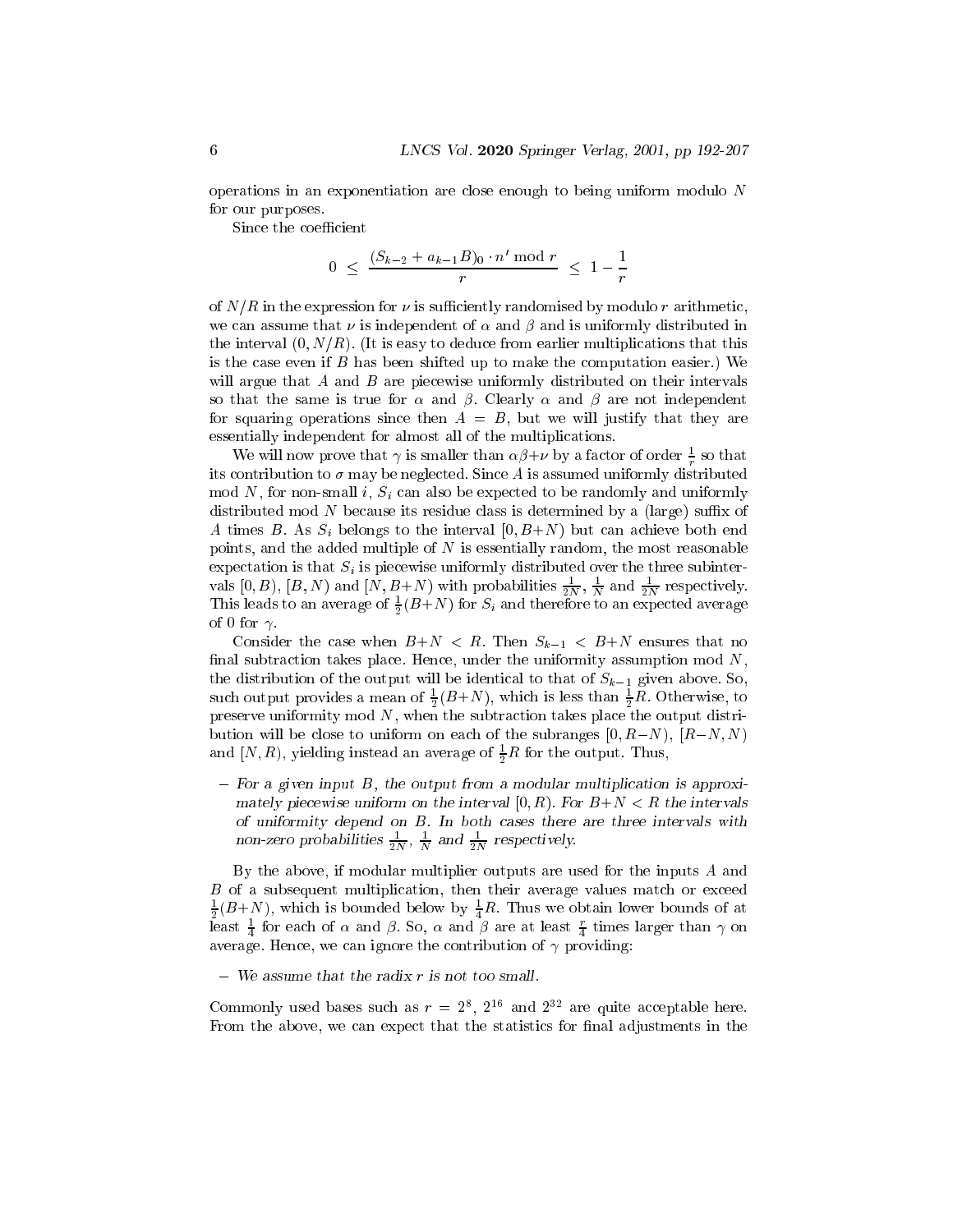Montgomery multiplication

$$
(A, B) \longrightarrow A \otimes_N B \equiv A B R^{-1} \bmod N
$$

are sufficiently close to the statistics of occurrences of the subtraction in the product

$$
\alpha \otimes \beta = \begin{cases} \alpha \beta + \nu & \text{if } \alpha \beta + \nu < 1 \\ \alpha \beta + \nu - \rho & \text{if } \alpha \beta + \nu \ge 1 \end{cases}
$$

where  $\rho = N/R$ . The radix r is large enough for the discreteness of the original problem to make only a marginal difference to the calculations if we substitute *continuous* random variables for the discrete ones: the relative errors will invariably be bounded above by at most about  $\frac{1}{r}$  which, by assumption, is small.

#### 2.4 Heuristic Estimates for Multiplications

In order to get some intuition regarding the behaviour of Montgomery multiplication, let us assume, like Schindler [8], that

 ${} - \alpha$  is uniformly distributed on  $(0, 1)$ 

The previous section clearly shows that this is a simplication. The average output of the modular multiplier is less than  $R/2$  so that the distribution of  $\alpha$  over [0, R] cannot be uniform. However, providing N is close to R, such an assumption is only slightly frayed at the edges.



**Fig. 1.** Computation of  $P(\alpha\beta + \nu \geq 1)$ .

Suppose  $\beta$  has the fixed value  $\beta = B/R$ . (So this is not a squaring.) The modular adjustment takes place when the point  $(\alpha, \nu)$  belongs to the upper right corner cut from the rectangle  $[0,1] \times [0,N/R]$  by the line  $\alpha\beta+\nu = 1$  (see Figure 1). The probability of this event is the ratio of the area of the triangle to that of the rectangle, namely

$$
P_{\text{mult}}(B) = P(\alpha\beta + \nu \ge 1) \approx \begin{cases} 0 & \text{if } N + B < R \\ \frac{(B + N - R)^2}{2BN} & \text{if } N + B \ge R. \end{cases}
$$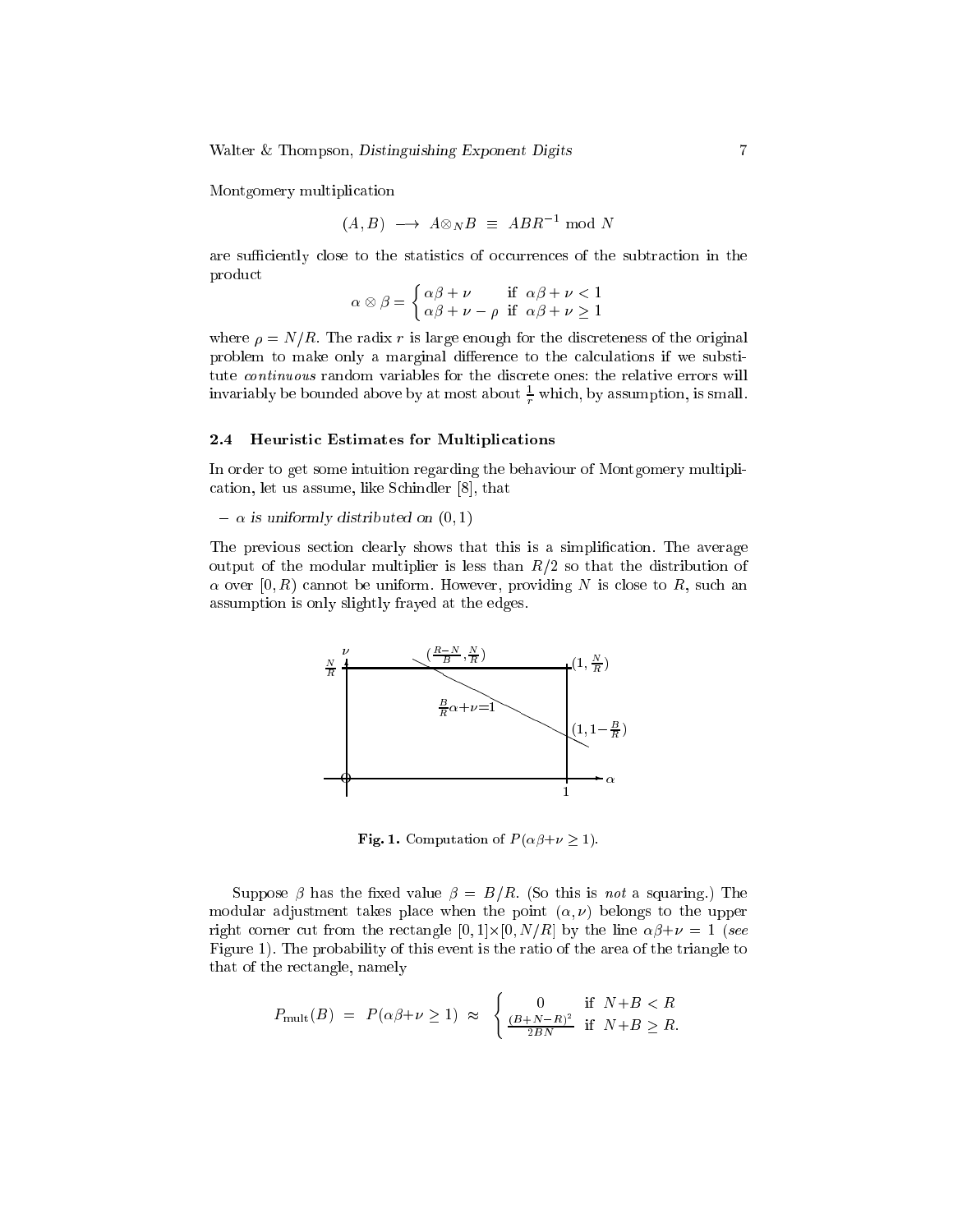As expected, the reductions occur more frequently the larger  $B+N$  is, and, in particular, they normally occur in a sizeable proportion of all observations.

It is possible to obtain a more precise formula for  $P_{\text{mult}}$  as a function of B using the piecewise uniform probability function described in the previous section. However, this detail is unnecessary for the attack which we describe. It is sufficient to note that when we select a set of observations involving smaller than average values of  $B$  then we can expect fewer subtractions to occur. This will happen, paradoxically, if such  $B$  are the outputs of previous modular multiplications for which the extra subtraction did not occur (since we saw the average was  $\frac{1}{2}R$  after a subtraction, but only  $\frac{1}{2}(B+N) < \frac{1}{2}R$  otherwise).

### 2.5 Probability Estimates for Multiplications & Squarings

With the same definitions as before, the probability of modular adjustment in a Montgomery multiplication of independent arguments is

$$
P_{\rm mult} \approx P(\alpha \beta + \nu \ge 1) = \int_{1 - N/R}^{1} \int_{(1 - N/R)/x}^{1} \int_{1 - xy}^{N/R} p(x, y, z) dz dy dx
$$

where p is the probability density function for  $\alpha\times\beta\times\nu$ . The randomising effect of raising to an odd power of at least 3 means that most operands in the multiplications of an encryption or decryption will be effectively independently distributed mod N. Hence, assuming this is the case, we could write  $p$  as a product of three functions of a single variable, representing the individual density functions for  $\alpha$ ,  $\beta$  and  $\nu$  respectively. As noted above,  $\nu$  is uniform on [0,N/R]. If we simplify by assuming  $p_{\alpha}(x) = p_{\beta}(x) = 1$  then

$$
P_{\text{mult}} \approx \frac{R}{N} \int_{1-N/R}^{1} \int_{(1-N/R)/x}^{1} \int_{1-xy}^{N/R} dz dy dx
$$
  
=  $\frac{R}{N} \int_{1-N/R}^{1} \left\{ \frac{1}{2}x - (1-\frac{N}{R}) + \frac{1}{2}(1-\frac{N}{R})^2 \frac{1}{x} \right\} dx$   
=  $\frac{R}{4N} (1 - (1-\frac{N}{R})^2) - (1-\frac{N}{R}) - \frac{R}{2N} (1-\frac{N}{R})^2 \log(1-\frac{N}{R})$ 

In the same way, the probability of a modular adjustment in a Montgomery square is

$$
P_{\text{square}} \approx P(\alpha^2 + \nu \ge 1) = \int_{\sqrt{1-N/R}}^{1} \int_{1-x^2}^{N/R} p(x, y) dy dx
$$

where  $p$  is now the probability density function for  $\alpha \times \nu$ . Since  $\alpha$  and  $\nu$  are independent and  $\nu$  is uniform on [0,N/R], we can re-write this as

$$
P_{\text{square}} \approx P(\alpha^2 + \nu \ge 1) = \int_{\sqrt{1-N/R}}^1 \int_{1-x^2}^{N/R} p_\alpha(x) R/N dy dx
$$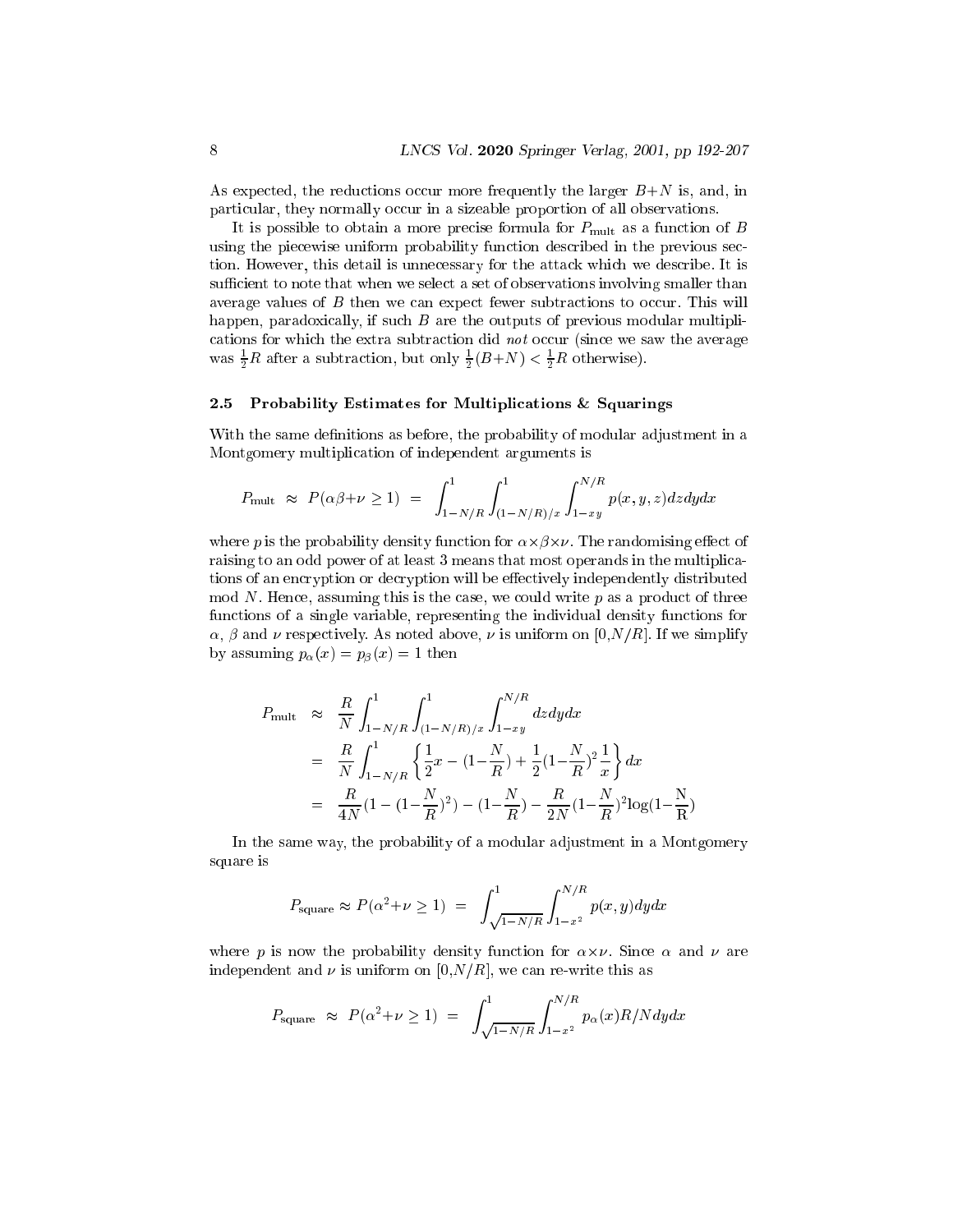Walter & Thompson, Distinguishing Exponent Digits 9

$$
= \frac{R}{N} \int_{\sqrt{1-N/R}}^1 (\frac{N}{R} - 1 + x^2) p_\alpha(x) dx
$$

Once more, we will simplify by assuming that A is uniformly distributed on [0,R]. Then  $p_{\alpha}(x) = 1$ , so that

$$
P_{\text{square}} \approx 1 - \frac{2R}{3N} \left( 1 - (1 - \frac{N}{R})^{3/2} \right)
$$

At the upper end of the range for  $N$ , namely  $N$  close to  $R$ , we see that the expression for the square is approximately  $\frac{1}{2}$ , while that for the multiplication is only about  $\frac{1}{6}$ . Hence squares can easily be distinguished from multiplications with independent arguments by the frequencies of the extra subtractions. Although the density functions become progressively more badly approximated by 1 as N decreases, the piecewise linear nature of the true density function can be used to obtain accurate formulae which demonstrate a similar difference for all values of N in the interval  $(\frac{1}{2}R, R)$ .

These formulae display a potentially useful dependence on  $N$  which might be exploited to deduce an approximate value for  $N$  from observing the actual value of  $P_{square}$  or  $P_{mult}$ . Moreover, if input A can be restricted in some way, the density function may be modied enough to provide detectable changes in  $P_{\text{square}}$  or  $P_{\text{mult}}$ .

For example, suppose the multiplicative operation  $Op_1$  (square or multiply) generates the input A to the multiplicative operation  $Op_2$  as part of some process. such as an exponentiation. Partition a set of observations of the process into two subsets, one for which  $Op_1$  applies the extra adjustment and the other for which it does not. The study in a previous section shows the related density functions for A are sufficiently different to yield distinct averages for A and so will usually yield two different values for the frequencies of extra subtractions at the end of  $Op_2$ . This enables us to determine which multiplicative operation  $Op_1$  has generated the argument used in  $Op_2$ . If the wrong operation  $Op_1$  is selected, we expect a much lower difference between the density functions so that there is little difference between the observed frequencies for the two subsets.

## 3 Attacks on Exponentiation with Unknown Modulus

#### 3.1 Unknown Plaintext Attack on the Square & Multiply Method

The standard square and multiply method of exponentiation uses the binary representation

$$
e = \sum_{j=0}^{n} e_j 2^j
$$

of the exponent e. It scans the bits of e in descending order and applies a Hornerstyle evaluation

$$
X^{e} = ((\dots ((X^{e_n})^2 X^{e_{n-1}})^2 \dots )^2 X^{e_1})^2 X^{e_0}.
$$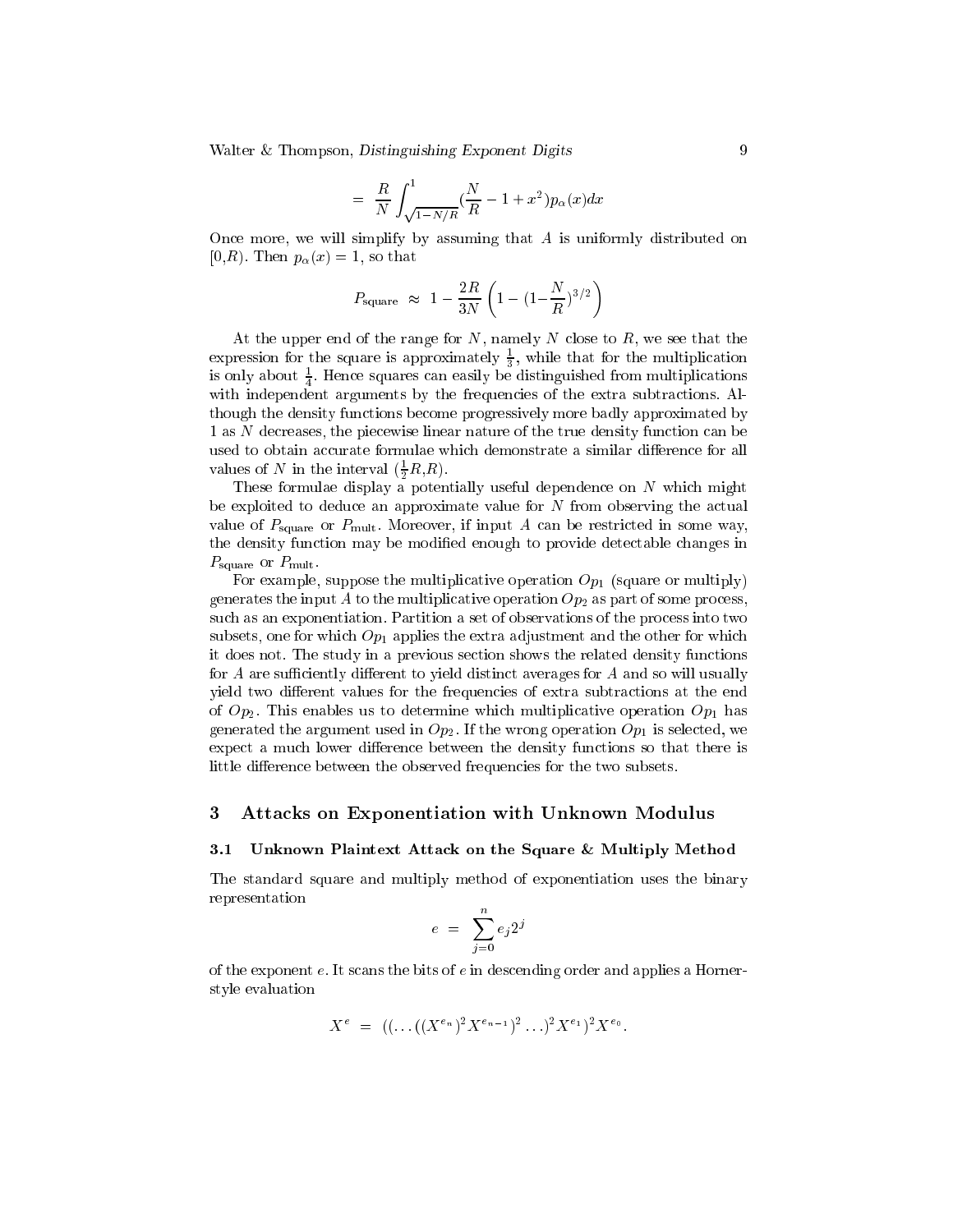Multiplication by  $X^{e_i}$  is performed conditionally whenever the bit  $e_i$  is 1.

When computing  $X^e$  mod N using modular Montgomery exponentiation we first replace X by XR mod N using a Montgomery multiplication by  $R<sup>2</sup>$ . After that, the identity

$$
AR \, BR \, R^{-1} \equiv ABR \bmod N
$$

allows us to carry out the multiplication of (Montgomery) powers of  $XR$  until we get  $X^eR$  mod N. Montgomery multiplying this result by 1, we obtain the desired power  $X^e$  of  $X$  modulo  $N$ .

Thus, in this section and the next section all multiplications are understood as Montgomery multiplications modulo  $N$ . To make notation more transparent, we write  $X\otimes_N Y$  instead of  $XYR^{-1}$  mod N and assume that the final modular reduction is done, when required, within the computation of  $X \otimes_N Y$ . Thus all the intermediate products are smaller than  $R$  and satisfy the conditions for the arguments of the modular Montgomery multiplication as set out in the previous section.

An immediate corollary from the statistical analysis of the previous section is that the probabilities of modular adjustments in a Montgomery square and a Montgomery multiplication are sufficiently large to make the adjustment detectable from only a few power traces, assuming that the timing differences can be seen. They should be noticeably more frequent in the positions of squares than those of multiplication. This makes it possible to read directly the bits of the exponent from the observational data since, except perhaps for the first multiplication, we can expect the arguments of each multiplication to be sufficiently independent of each other. So a timing attack is easy to perform on the square and multiply algorithm using unknown inputs.

#### 3.2 Unknown Plaintext Attack on the m-ary Method

The m-ary method for the exponentiation  $X \longrightarrow X^e$  [3, pp. 441-466] is a generalisation of the square and multiply method. The exponent e is expressed in terms of a base  $m$ ,

$$
e = \sum_{j=0}^{n} e_j m^j.
$$

The powers  $X^i$  for  $i = 1, 2, \ldots, m-1$  are precomputed and stored for multiplying into the partial result when required. The corresponding evaluation rule is

$$
X^{e} = ((\cdots ((X^{e_n})^{m} X^{e_{n-1}})^{m} \cdots )^{m} X^{e_1})^{m} X^{e_0}.
$$

In the process, whenever the non-zero digit  $e_j = i$  is encountered, the stored power  $X^i$  is multiplied in. For example, for  $m=4, X, X^2$  and  $X^3$  are precomputed and stored.

The base m is usually a power of 2, so that computation of the m-th power of the partial result consists of several consecutive squarings. The sliding windows method [4] employs some recoding of the exponent and, among other things, performs a squaring when the next exponent bit is 0. This means that the even powers of X need not be stored. Now we describe our attack.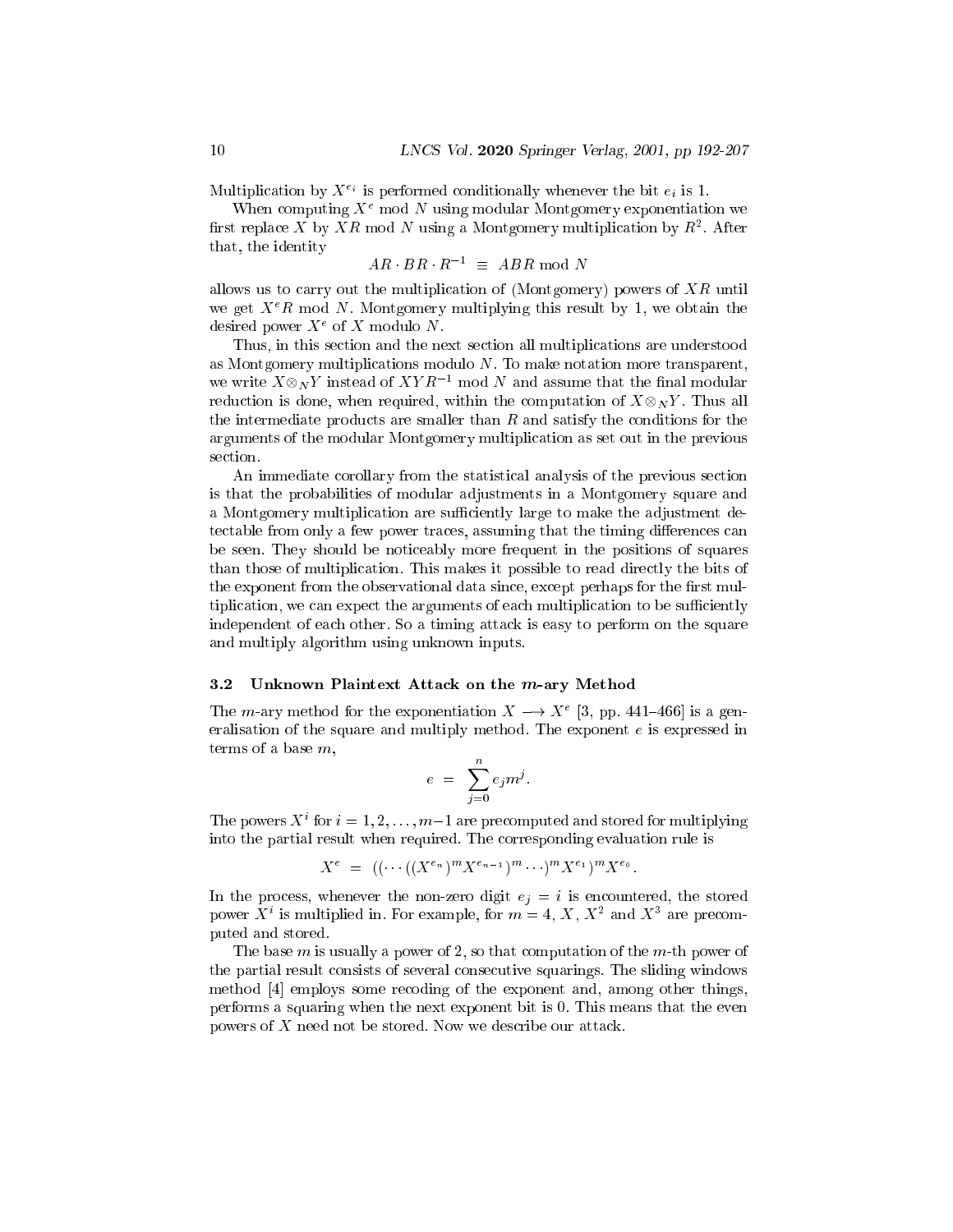${\bf W}$  = We assume that we do not know the modulus N of the exponentiation, nor have control or knowledge of plaintext inputs.

Suppose we observe k runs of the exponentiation procedure involving different unknown plaintexts  $A = A_1, A_2, \ldots, A_k$ . These plaintexts should have been randomly generated in some manner but need not be uniformly distributed mod N. The initialisation process generates  $X_i = A_iR$  mod N for input into the exponentiation. After this multiplication (by  $R^2$ ), the numbers  $X_i$  will be more or less random mod N and belong to the interval  $[0, R)$ . Hence, after any necessary modular subtraction, the  $X_i$  will be distributed fairly uniformly over each of three sub-intervals according to the value of  $R^2$  mod  $N$ .

As before, assume that we can detect whether or not the modular adjustment has taken place during the j-th multiplicative operation. If k is not too small, then these observations of essentially independent random encryptions enable fairly accurate determinations of the probabilities for the jth operation to require the modular adjustment. The previous section describes how these data can then be used to distinguish squares from multiplies.

## $-$  Now assume also that the initially generated powers of X are used as the B inputs to the Montgomery modular multiplication process.

Recall that the frequency of extra subtractions depends on the value of the B input. Because multiplications corresponding to the same exponent digit will make use of the same multiplier  $B$ , the expected frequency of extra subtractions will be the same for both multiplications whatever the set of observations. However, the randomness of these multipliers means that for different exponent digits, the multipliers will generally have different values and individually lead to different probabilities for an extra subtraction. So, if a subset of observations can be identied in which the multipliers corresponding to two exponent digit values have different properties, then potentially this will be reflected in different average frequencies for the extra subtractions in the multiplications corresponding to occurrences of these two digits.

In fact, it is possible to determine such observation subsets from any multiplication and, in particular, from behaviour during the initialisation stage when the powers  $X^i$   $(i = 1, 2, \ldots, m)$  are formed. For example, for an exponent digit i, partition the observations into two subsets according to whether or not the generating modular multiplication for  $X<sup>i</sup>$  included an extra subtraction. We noted before that the average values for  $X<sup>i</sup>$  must be different for the two sets. This will result in different frequencies for the extra subtraction when  $X<sup>i</sup>$  is used as a multiplier in the exponentiation and when it is not. Hence, occurrences of exponent digit i should stand out. We illustrate this in Section 4.

Suppose this process has already been applied for each  $i$  to identify which exponent digits are most likely to be equal to i. Any pair of multiplications during the exponentiation can then be compared in the same way, providing a cross-check on the initial assignment.

Let  $M$  be the total number of multiplicative operations in the pre-computation and exponentiation combined. Then we could form a  $k \times M$  observation matrix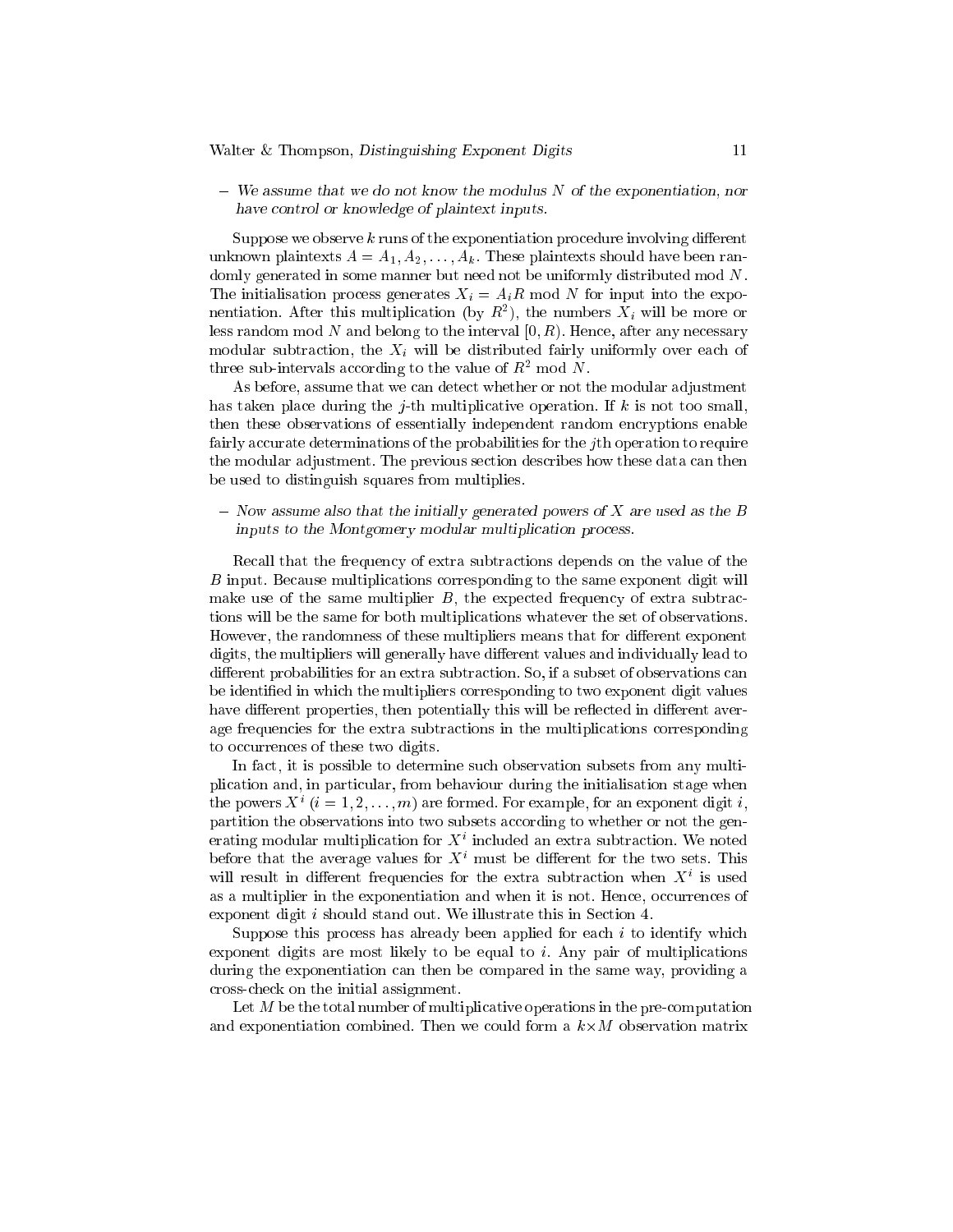$Z = (z_{ij})$  by writing  $z_{ij} = 1$  if there was a modular adjustment in the j-th operation (a multiplication or squaring) of the *i*-th exponentiation, and  $z_{ij} = 0$  otherwise. We have argued that there are strong dependencies between the columns  $Z_s$ and  $Z_t$  of the matrix Z if the s-th and t-th multiplication in the exponentiation routine are multiplications by the same power  $X_i^{\epsilon_j}$  of  $X_i$  and which correspond to the same digit  $e_j$  in the exponent. Moreover, there are also strong dependencies between the column corresponding to the precomputations of  $X_i^{c_j}$  and  $X_i^{e_j+1}$  and the columns  $Z_s$ ,  $Z_t$  corresponding to digit  $e_j$ . This, again, allows us to perform more advanced statistical analysis and deduce effectively the digits of the exponent from observation of adjustments.

#### 3.3 The Danger of Signing a Single Unblinded Message

In this section we describe how it is possible to attack the exponent of a Montgomery based exponentiation, without the statistical analysis described in sections 2.3 to 2.5, if the modulus and a single plaintext input are known. This would be the case if an RSA signature were computed directly without use of the Chinese Remainder Theorem or appropriate counter-measures. The attack may be applied to both the square and multiply and  $m$ -ary methods although, for simplicity, only the square and multiply attack is described here.

Consider the single sequence of modular operations, squares and multiplies, formed by exponentiation of a known input A with secret exponent <sup>e</sup> and known modulus N. For any t, denote the most significant t bits of e by  $e(t)$  =  $e_ne_{n-1}, \ldots, e_{n-t+1}$ . Let  $f(t)$  denote the number of modular operations (including precomputations) that result from using  $e(t)$  as the exponent and let  $Z = (z_i)$ be the observation vector indicating the extra subtractions. (We don't make use of any initial elements representing the precomputations.)

A binary chop on  $e$  may now proceed as follows. Suppose the  $t$  most significant bits of the exponent are known. We want to establish the value of the next bit. So far,  $X = AR \text{ mod } N$  and  $Y = A^{e(t)}R \text{ mod } N$  can be computed independently of the target device. Therefore Y is known and the observation vector  $Z' = (z'_i)$ obtained from this exponentiation with  $e(t)$  should match the first  $f(t)$  elements of Z exactly.

To determine  $e(t+1)$  compute the two Montgomery operations  $Y := Y \otimes_N Y$ followed by  $Y = Y \otimes_N X$ . Extend the observation vector  $Z' = (z'_i)$  by adding the two extra elements associated with these operations. Elements  $f(t)+1$  should match in Z and Z' since the same square is being performed. If they don't match, a previous bit of e has been incorrectly assigned and backtracking is necessary to correct it [5]. Assuming the elements match and earlier bits were correctly assigned, if elements  $f(t)+2$  do not match in both vectors then certainly  $e_{n-t}$ 0 since different operations must be being performed for the two observation vectors. Otherwise, we assume  $e_{n-t} = 1$  and continue.

Backtracking to fix incorrect bits is not expensive, and one simply has to choose exponent bits which are consistent with the vector Z. The average number of incorrect bits chosen before an inconsistency is discovered is very small. For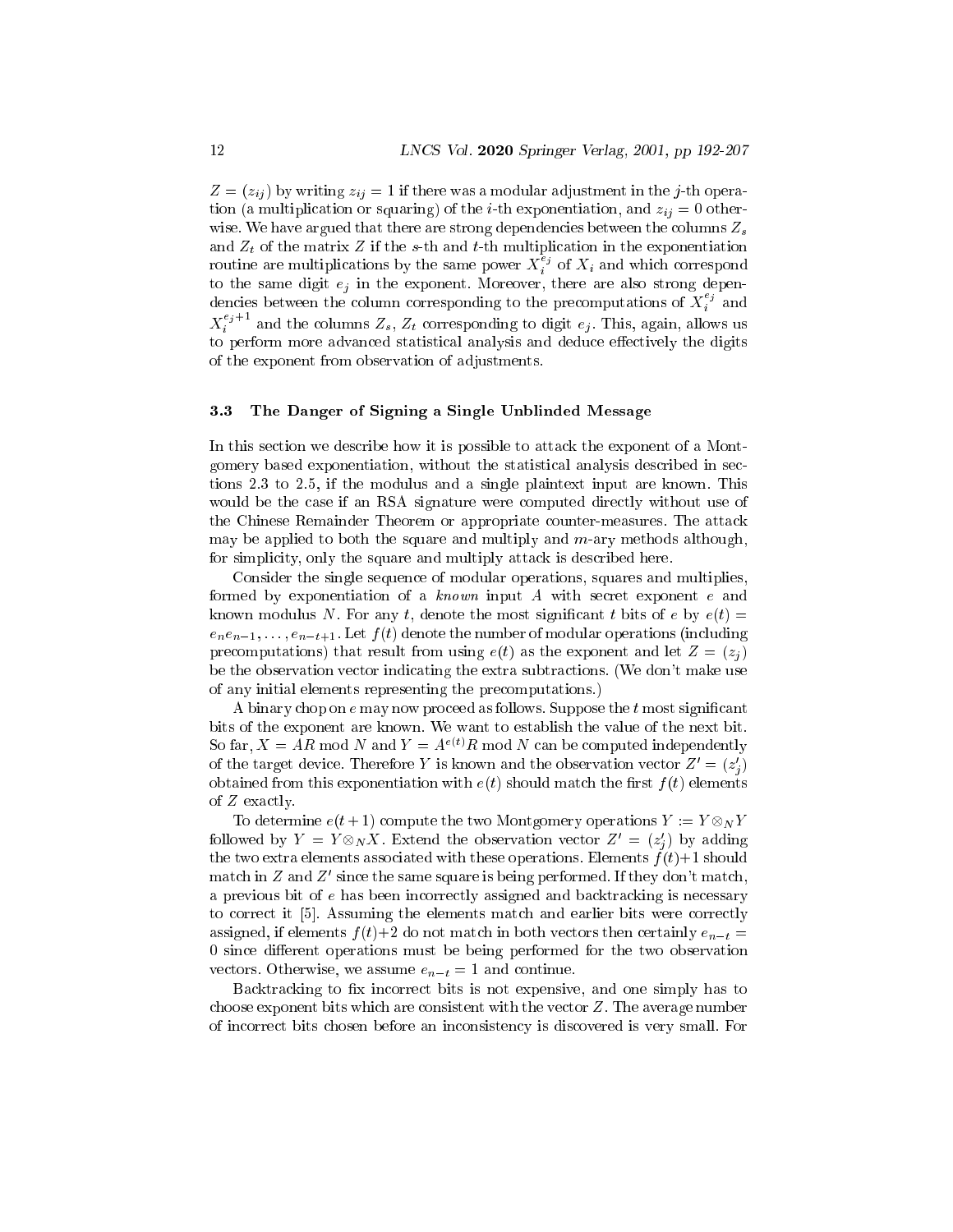simplicity, suppose that a subtraction occurs 1 in 4 times for both multiplications and squares, and that the numbers of subtractions required in two successive operations are independent. (As noted in section 2, this is close to what happens in reality.) Then the probability of a match between two elements is about  $\frac{1}{8}$  when a previous bit has been incorrectly assigned. So the average number of matching elements after picking an incorrect bit is just  $(1-\frac{1}{2})^{-1} = \frac{1}{2}$ . I his shows that a *single* power trace suffices to determine e completely except perhaps for the final two or three bits  $-$  and they are easily determined by comparing final outputs, which should equal  $Y = A^e \mod N \equiv 1 \otimes_N (A^e R)$ .

We conclude that, as a matter of routine, any document digest should be combined with an unseen random component prior to signing. In particular [5], if v is random and d is the public key associated with  $e$ , then the attack is confounded by first replacing A with  $ARv^d$ , exponentiating as before, and then dividing by  $v \mod N$ . However, such a blinding process fails to disrupt the attacks of  $\S 3.1$  and  $\S 3.2$  since they do not depend on knowledge of the inputs.

## 4 Computer Simulation

We built a computer simulation of 4-ary exponentiation for 384-bit exponents using 8-, 16- and 32-bit arithmetic and an implementation of Montgomery multiplication which included the final conditional modular adjustment which has been assumed throughout. The size of the arithmetic base made no difference to the results, as one can easily ascertain.

First, a random modulus and exponent were generated and fixed for the set of observations. Then a random input in the range  $(0,N)$  was generated and scaled by R in the usual way, namely Montgomery-multiplying it by  $R^2$ . This first scaling enabled the observations to be partitioned according to whether or not an extra subtraction occurred. If  $X$  was the output from this, the next process computed and stored  $X^2$  and  $X^3$ . The output data was partitioned according to whether or not subtractions were observed here too, giving 8 subsets in all. The exponentiation algorithm then repeatedly squared the running total twice and, according to the value of the next pair of exponent bits, multiplied in either X,  $X^2$  or  $X^3$ . These three initial powers of X were always chosen as the "B" argument in the modular multiplication. The A input was the accumulating partial product and therefore the output from two successive squares. For each of the 8 subsets, the total number of extra subtractions were recorded for each multiplicative operation in the exponentiation.

As in Schindler [8], squares showed up clearly from multiplications by their lower number of subtractions when the full set of all observations (the union of the 8 subsets) was considered. To complete the determination of the exponent, it was necessary to establish which of X,  $X^2$  or  $X^3$  had been used in each multiplication. Already, a sequence of 4 successive squares indicated the positions of all the 00 bit pairs in the exponent. The partitioning into 8 subsets resulted in values for the  $B$  inputs which had different average properties. Consequently, for each subset, different frequencies of extra subtractions were observed. For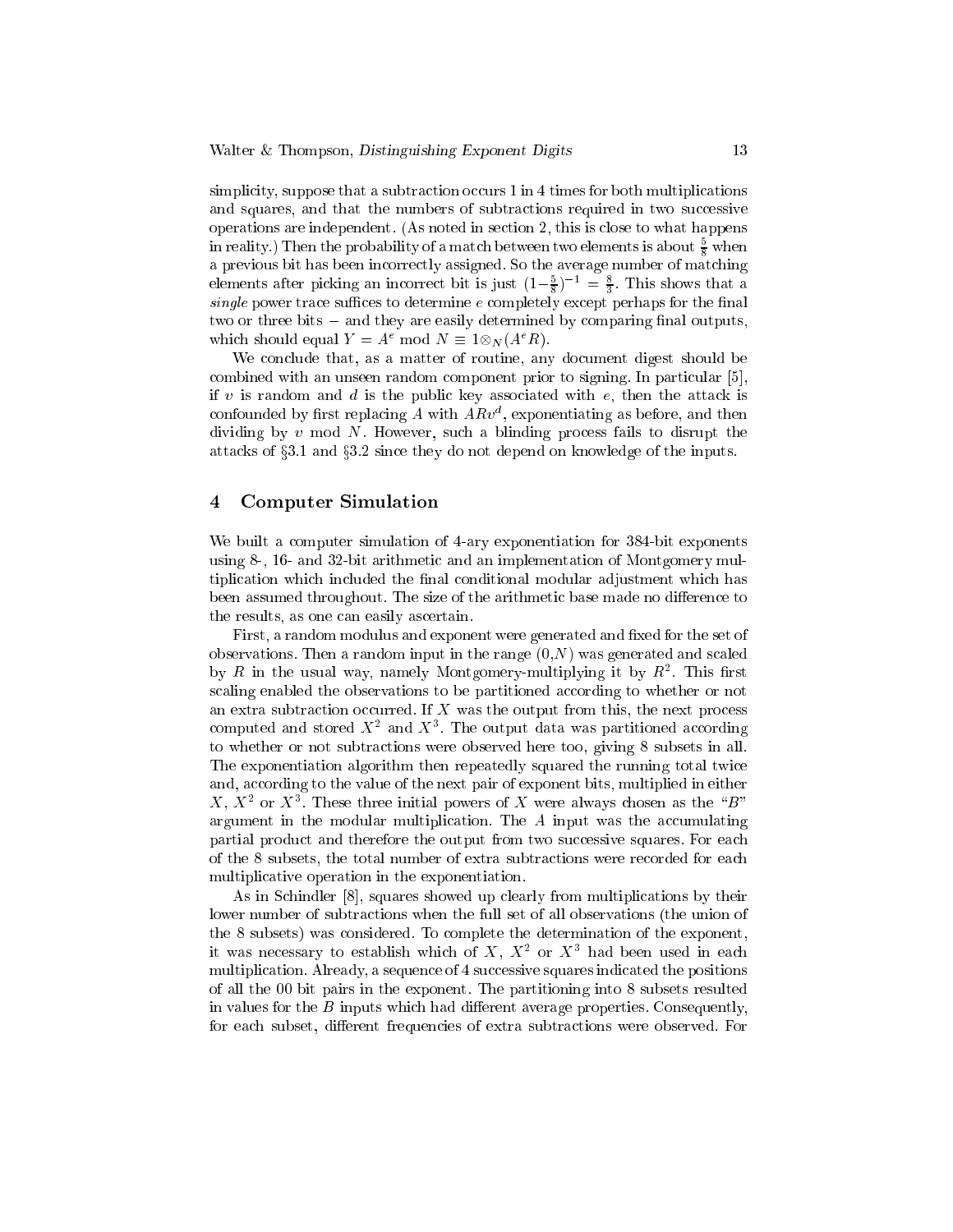multiplications with the same value of  $B$  the proportion of extra reductions in the subset tended to the same limit, but for those with different values of  $B$ , as expected, the limits were different. Selecting different subsets of the partition accentuated or diminished these differences. Combining the results from the best differentiated subsets, it was easy to determine which exponent bit pair had been used. Not only did the investigation enable the deduction of equivalence classes of equal digits, but knowledge of which subset was associated with which combination of subtractions in the initialisation process enabled the digits to be correctly assigned. Only the first one or two exponent digits were unclear, and this was because of the lack of independence between the arguments in the corresponding multiplications.



Fig. 2. Simulation: Set for Squares with Subtraction



Fig. 3. Simulation: Subset for Cubes without Subtraction

It turned out that it was most helpful to look at the one third of observations for which the initial computation of  $X^2$  generated an extra subtraction and partition this set according to whether the initial formation of  $X^3$  had an extra subtraction or not. For both subsets, exponent digit  $1 = 01<sub>4</sub>$  generated the largest number of extra subtractions, digit  $2 = 10<sub>4</sub>$  the next largest and digit  $3 = 11<sub>4</sub>$ the smallest number. So a graph of digit positions marked along a frequency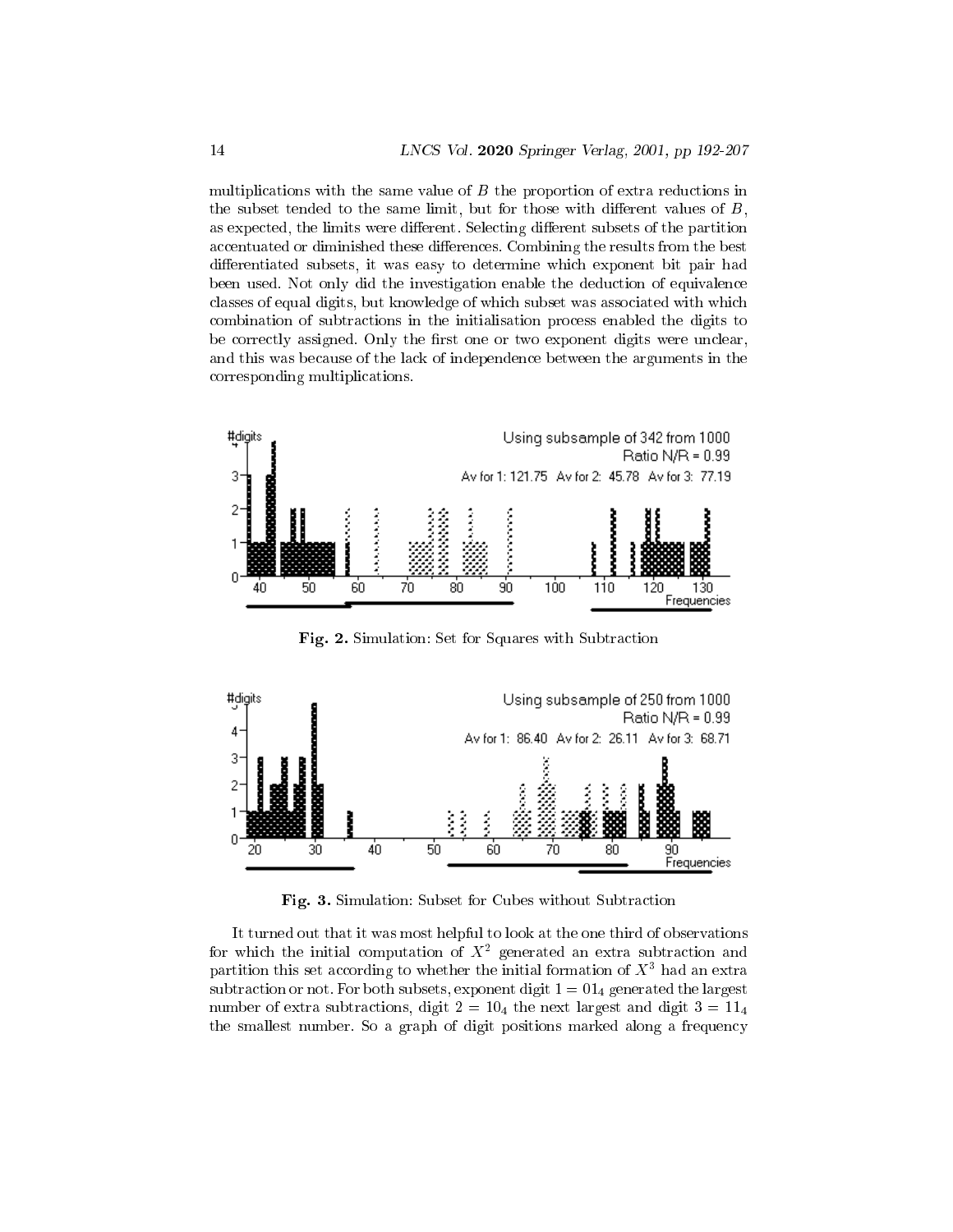axis showed the digit positions clustering around three distinct sites. Switching between the two sets shifted the relative position of the digit  $3 = 11<sub>4</sub>$  instances in relation to the other two, making it possible to distinguish those digits from the others.

This is illustrated in Figures 2 and 3, where the three thick lines under the graph bracket together the positions of equal digits. The two sets enable an immediate, clear, correct association of digits with exponent positions. The illustrations are for 1000 samples when  $N/R \approx 0.99$ . Certainly, a smaller sample would have sufficed: half this number can almost be done by eye. For  $N/R \approx 0.51$ , about twice these sample sizes are required for the same degree of resolution. Notice that these sample sizes are independent of the key size because the probability of an extra subtraction is independent of the key size.

We did not attempt to perform a thorough analysis of the simulation output to see how few observations were necessary to guarantee that the correct exponent could be obtained. The digits which were most likely to be incorrectly assigned were those with subtraction frequencies furthest from the average for the digit. With sufficient observations to separate most of the non-zero digits into one of three classes, the potentially incorrect digits were clearly visible. Then, providing the number of such digits was small enough, every alternative could have been tested individually using other known data. Of course, in the presence of noisy readings, many more observations may need to be made, whilst if the data is clean enough, the results show that, in the absence of counter-measures, the safe lifetime of the key is too short for practical purposes.

Any modular multiplication algorithm used in a smart card may suffer a problematic conditional subtraction of the type considered here in order to keep the result from overflowing. This is true not just for Montgomery modular multiplication but also for the classical algorithm, where the multiple of the modulus for subtraction is estimated from the top two or three digits of the inputs. Since the result is an approximation, a further conditional subtraction may be requested to obtain a least non-negative result. This subtraction is also open to attack in the above manner.

If the conditional modular reduction is performed every time and the previous value or new value is selected as appropriate, the movement of data may still betray whether or not the reduction is happening. Alternatively, an overflow bit can be stored and processed like another digit of the operand. This may cause exactly the timing variation that we should be trying to avoid. If not, then processing a top digit of 0 or 1 might still be easily recognised.

A general conclusion is therefore that N should be reduced away from a word boundary or register working length sufficiently for the modular multiplication algorithm to avoid any overflow to an extra word.